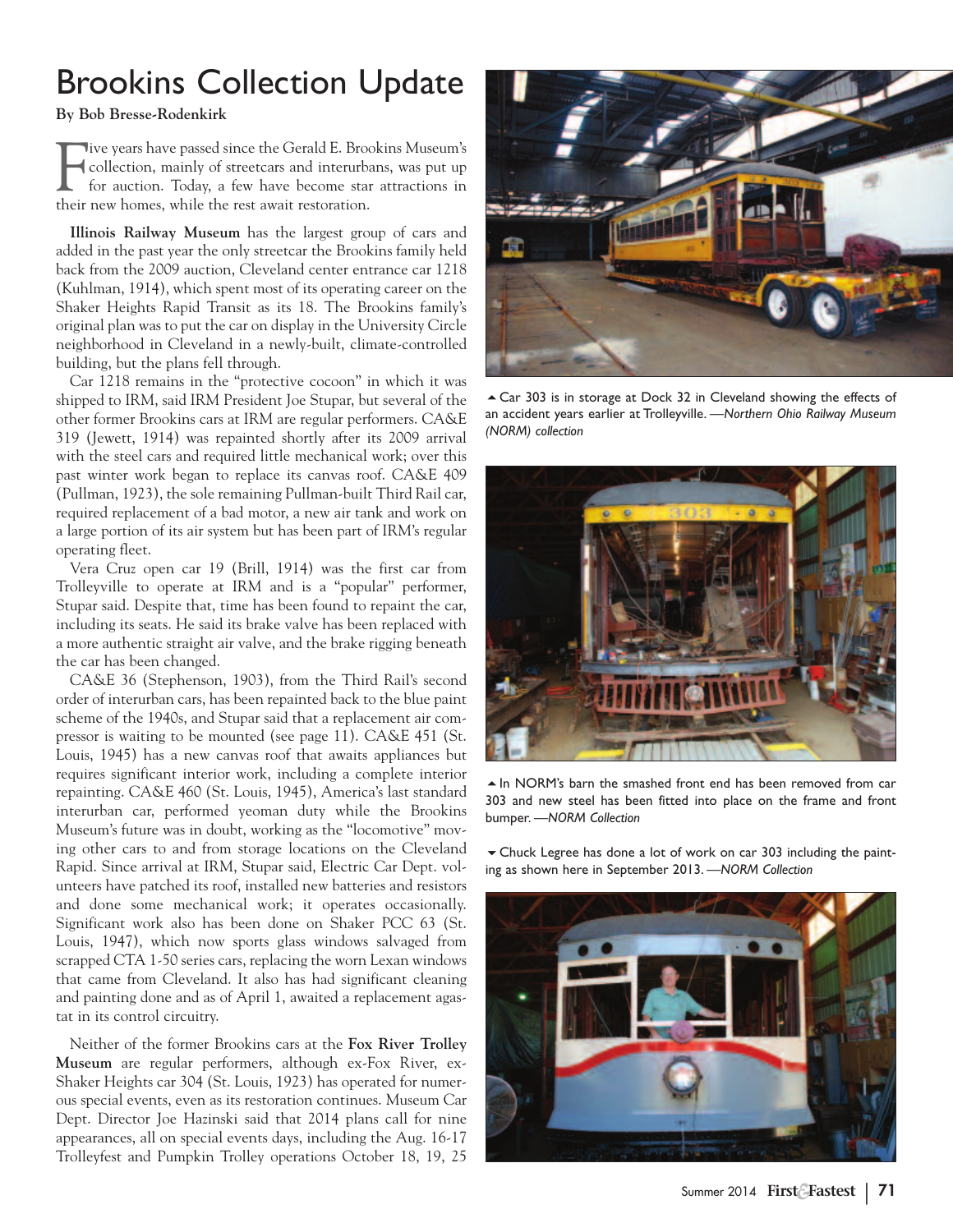

5During the Fall of 2013 this line up of cars at NORM is in front of their barn that is located in Seville, Ohio, west of Akron, on the right-of-way of the former Cleveland & Southwestern's interurban line. *—NORM Collection*

and 26. The interior of the car has gone through extensive cleaning and varnishing, and its seats have been reupholstered. Plans for 2014 include repainting the roof to a red more in line with the color it used on both the Fox River Line and Shaker Heights Rapid Transit, along with "other subtle improvements." The roof of CA&E 458 (St. Louis, 1945) has been patched and repainted and under-the-floor areas repainted, along with one end of the car; the rest of the car is slated to be sandblasted, primed, repainted and re-lettered. Mechanical systems have been repaired and updated to the point that 458 can be moved, but Hazinski said



5CA&E 303 is awaiting restoration. Since its arrival at the Connecticut Trolley Museum the car has been stored at one of the museum's outlying barns. *—Galen Semprebon photo*

problems persist with its brake system. Its interior requires a substantial amount of work, although the roof repairs have blocked out the raccoons that made 458 home during its last days in Cleveland (see page 75).

**Northern Ohio Railway Museum** received the second-largest number of cars, five, along with the Trolleyville substation, its Fairmont ballast tamper, bracket arms and shop tools. The car that has received the most work to date is ex-Fox River, ex-Shaker Heights car 303 (St. Louis, 1923), which is being repainted into its 1935 Cleveland Interurban Railroad "bankers'"paint scheme. Both ends required rebuilding, one of which required complete reconstruction because of an accident that occurred at Trolleyville. NORM's Steven Heister said the vertical posts have proved to be extremely complex pieces to make, with compound angles and many miters to deal with. To get it right, the other end had to be disassembled for study! In addition, hinged wood steps at all doors have been replaced with new wood and the original metal treads reinstalled after rehabbing. All doors have been repaired and missing parts to the door-opening mechanisms have been replicated and installed, making the doors functional again. Inside, the seat frames have been stripped, repaired and repainted, all seat cushions and backs have been reupholstered, pebbled glass (similar to a bathroom window) has been procured to replace broken panes in the upper portions of the car, heaters are being tested and repaired or replaced as needed, exterior paint is being stripped on windows and a couple may have to be made new.

Shaker Heights 25 (Kuhlman, 1914) now has 100 percent rattan seats; it had a mixture of leather and rattan at Trolleyville, with repairs as needed to seat frames and other loose hardware in the car. A 550 volt transformer has been added so lights can work from 120 volt "shore" power, and the rear tow bar pocket was reattached with new hardware as the anti-climber skirting was rebuilt. Some paint touch-up has been done on the yellow and brown Trolleyville paint scheme. The bracket arms will come in handy as NORM strings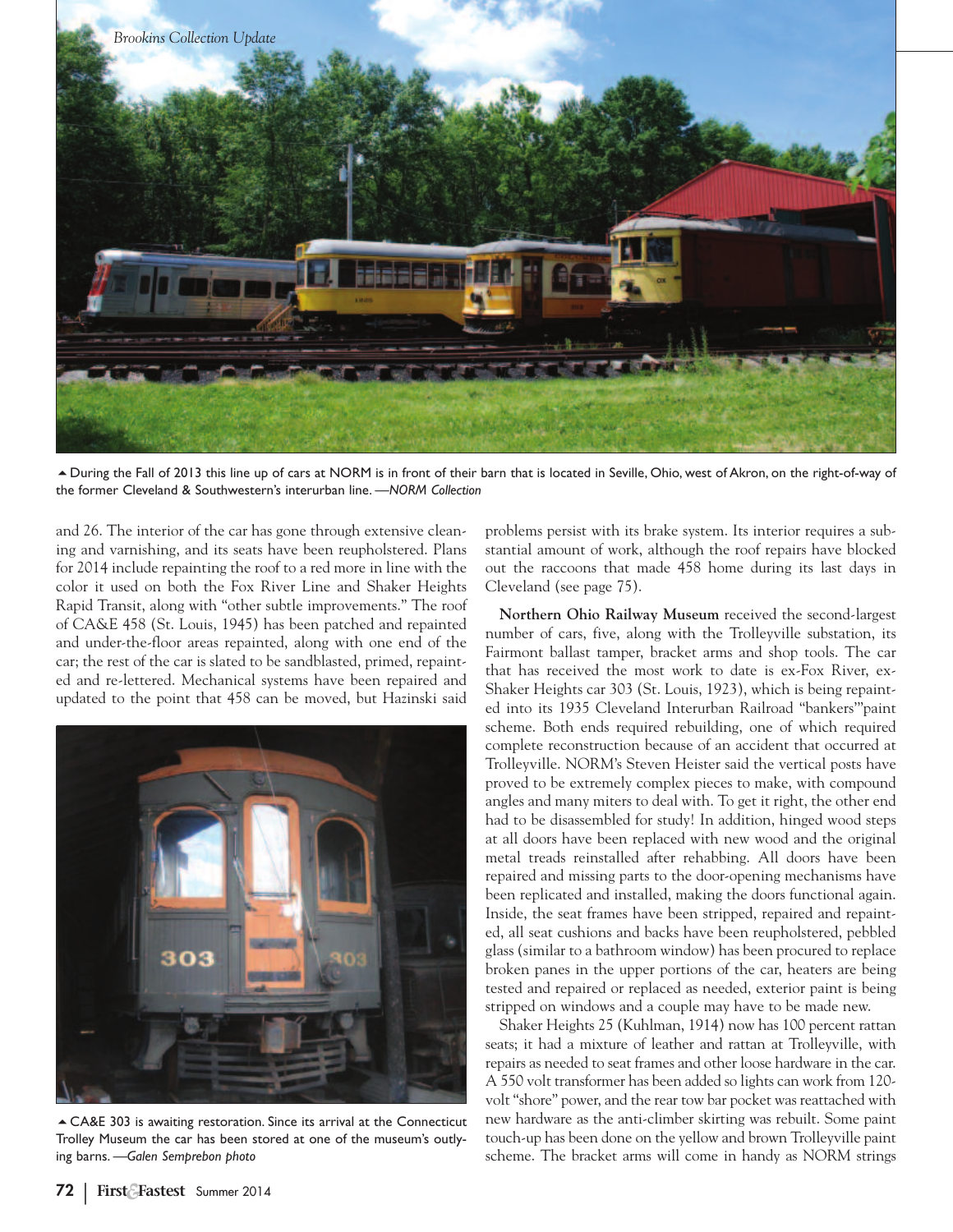

 $\triangle$  Snow did not deter the faithful as Cincinnati Street Railway car 2227 enjoys its first run on February 9, 2013, following its restoration at the Pennsylvania Trolley Museum near Washington, Pennsylvania. —*Scott R. Becker photo*

wire for its growing collection of interurbans and streetcars. The substation will be wired for service while NORM uses a backup diesel generator set donated by a local television station.

Cleveland 172 (Pullman-Standard, 1970) has had its batteries inspected and serviced, and a "shore" power charger was built inhouse to keep them charged and in good condition. Northern Ohio Traction & Light OX (Kulhman, 1925), which served Shaker Heights and lasted into the Greater Cleveland RTA era, "rests peacefully on public display awaiting a day (when) it can run under wire again," Heister said.

Further away, the **Connecticut Trolley Museum** is hoping to use CA&E 303 (Niles, 1906) this year for some special trips, said museum President Galen Semprebon. It has been stored since its arrival in one of the museum's outlying barns. The museum's New York, Ontario & Western caboose 8146 is on display in the museum's visitor's center. Iowa Southern Utilities Line Car #1 (Stephenson, 1892) is stored under the visitor's center train shed and Centerville, Albia & Southern Ry. express motor 101 (American, 1914) is stored and awaiting repairs.

Two of the cars that **Pennsylvania Trolley Museum** obtained in the Brookins auction have become regular performers. It already had a head start on restoration of Cincinnati Street Ry. 2227 (Cincinnati Car, 1919). Museum President Scott Becker writes that, by a twist of fate, through the efforts of long-time museum volunteer Bill Fronczek, PTM had acquired the 2227's original truck frames and 6 of 8 wheelsets for the car years ago from storage in Yellow Springs, OH., where the car was moved initially after service. These were used by Lyons Industries, of Ebensburg, Pa., in



5BruceWells installs new car cards in Cincinnati 2227. —*Scott R. Becker photo*



5Pittsburgh Railways High Floor car 4145 is inbound from the Fairgrounds during PTM's 50th anniversary celebration on June 22, 2013. *—Fred W. Schneider III photo*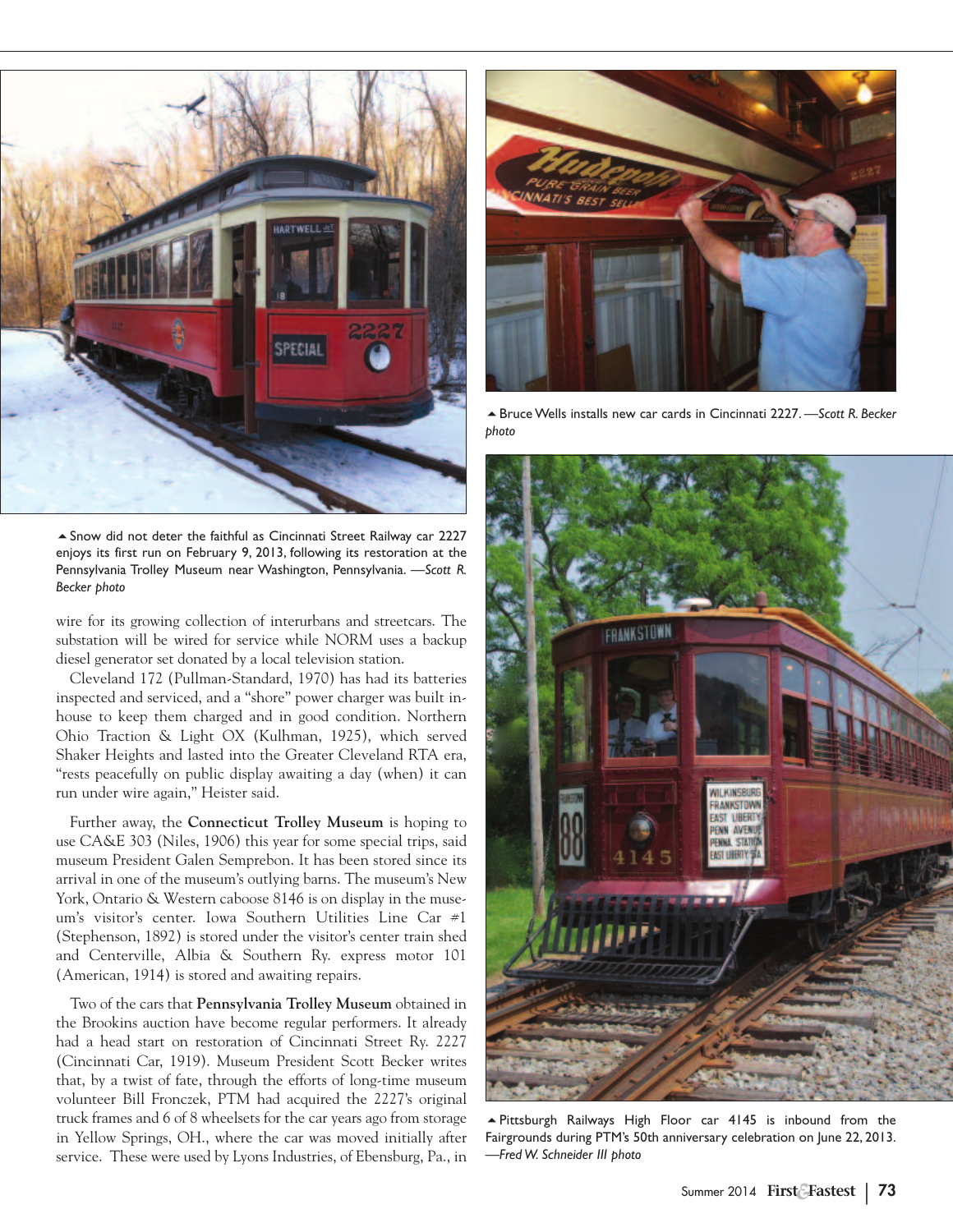

5Car 4145 is parked at the Richfol station on July 3, 2013.*—J. Polyak Photo*

conjunction with the trucks that came with the car (formerly from Cincinnati Street Ry. locomotive S-92). Motors were overhauled by Swiger Coil in Cleveland and significant rewiring and air piping replacement was done underneath the car by PTM volunteers. As an added touch, World War II-era car cards were copied from a car body on display at the Cincinnati Historical Center at Cincinnati Union Terminal.

Also in service is Pittsburgh Railways 4145 (Pressed Steel, 1911). The high floor car had its trucks and motors overhauled and regauged back to broad gauge by Lyons Industries in Ebensburg, Pa. Some mixing and matching of wheels and motors occurred, using the museum's stock, to get the best combination with the least amount of work. Significant rewiring and air piping replacement was done by PTM volunteers.

The parlor car Toledo (Toledo Ry. Light & Power, 1906) was set on a pair of broad gauge Brill 27MCB-2X trucks, originally from a Red Arrow center-door car, and is on display. A current GE type



 $\triangle$  This parlor car is being returned to its original splendor. It is posed on PTM's mainline, a portion of Pittsburgh Railway's interurban line between Pittsburgh and Washington, Pennsylvania. *—Scott R. Becker photo*

M switch group was acquired in trade from IRM, and the master controller and compressor are also on hand. Broad gauge Baldwin interurban trucks from Philadelphia Suburban Transportation Co. flat car 06 will be used and design work is underway to fit motors to these trucks. The oval windows with leaded glass for the kitchen and restroom were missing, so replacements are being made. Pieces of the original drapes have been acquired for samples for new ones, and a search is underway for the correct leather parlor chairs. The museum hopes to initially get lights working and chairs installed for limited special stationary use with full operation as the ultimate goal. The car eventually will be repainted in its original green with gold lettering.

At the **Electric City Trolley Museum** in Scranton, Pa., CA&E 453 (St. Louis, 1945) remains in storage, and museum Vice President Dave Viles said some of its air brake parts have been taken off for use on other cars. Replacement parts have been located, but Viles said it needs painting inside and out, a total cleaning, new seat upholstery and a new roof canvas, in part because of damage inflicted while in transit from Cleveland.

Verz Cruz 9 (Brill, 1914) is a long-term project for the **Fort Smith Trolley Museum** in Arkansas. The museum previously purchased Vera Cruz 6 (Brill, 1914), a virtually identical open car, and museum General Manager Bradley Martin said the goal now has become restoring car 9 with parts from both cars, while retaining car 6 and hoping to complete its restoration as well. Parts from both cars were missing when the Fort Smith museum purchased them, Martin said. The side frames on the trucks were worn on both cars, but he said they have been welded and machined. The body itself is refinished and the seats are about to be stained with marine varnish, which Martin expects will stand up well in regular service. As is the case with many of the Brookins cars, Martin said, "We're rebuilding it as best we can. This is a long-term project."

Volunteers and paid staff at the granddaddy of the American railway preservation movement, **Seashore Trolley Museum**, are making progress on its Cleveland Rys. Peter Witt trailer 2365, which is being restored concurrently with Cleveland center-entrance car 1227, which it acquired separately. Volunteer Don Curry said that the other car obtained in the Brookins auction, Cleveland Transit System "Bluebird" 113 (St. Louis, 1958) awaits metal work.

One car has not survived and one has been resold. Southern Iowa Ry. box motor 100 (American, 1914) was intended by Trolleyville as a parts car because of its deteriorated condition from years of outdoor storage, and the parts salvaged following its move to PTM are being put to good use. Becker said its control and air brake equipment will be used for the restoration of Monongahela West Penn steel interurban 274 (Jewett, 1918) and is identical to what that car had. Its standard gauge Brill 27MCB trucks will be traded. Its compressor went to IRM in trade for a Type M switch group for the Toledo. Some parts peculiar to sister Southern Iowa box motor 101 have been shipped to the Connecticut Trolley Museum as spares for that car. The mastermind of the Brookins auction, Shore Line (East Haven, Conn.) Trolley Museum President Emeritus Bill Wall, has helped facilitate the distribution of parts.

Northern Ohio Railway Museum resold Norfolk & Western caboose 508021 to private individuals who have moved it to Michigan.